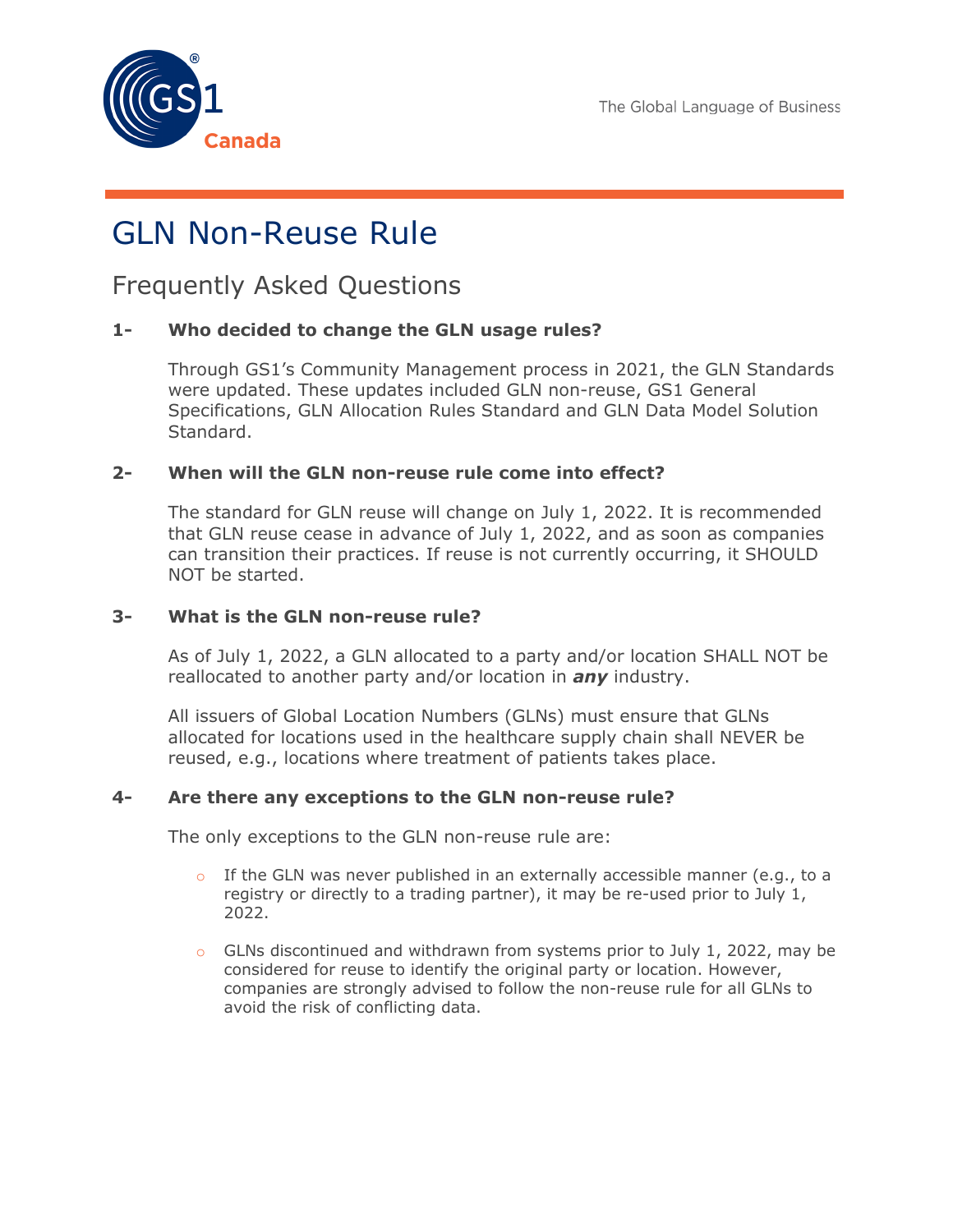## **5- Why has the GLN non-reuse rule been established?**

GLN non-reuse rule helps to ensure unique, persistent party and location identification. Quality identification supports access to data when it is needed. GLNs support and enable various business processes including:

- **Traceability.**
- **Product recalls and withdrawals.**
- **Improved location identification.**

## **6- What type of locations use GLNs?**

GLN is the GS1 identification key that is used to answer the who and where in business. All types of locations, including supply chain parties, legal entities, functional locations, and physical locations and digital locations, use GLNs. GLNs are assigned to parties and locations to provide a key to access master data in a business process (e.g., order, shipping and receiving).

### **7- What is GLN master data?**

For each GLN, master data will be assigned to support business processes. Master data associated with a GLN should be established in a database, then the GLN can be used to facilitate efficient communication of this information. The GLN master data may include, but is not limited to, name, address and contact details.

### **8- How will the GLN non-reuse rule impact my organization?**

If you are currently using GLNs in your organization, you need to comply with the GLN non-reuse rule as of July 1, 2022. After that date, a GLN that you have assigned to a location or party shall NOT be reallocated to another party and/or location.

### **9- How do I get a GLN?**

When you become a GS1 Canada subscriber, you receive your legal entity GLNs. If you receive a GS1 Company Prefix as part of your subscription, you can assign GLNs to your locations using your GS1 Company Prefix. [Click here](https://gs1ca.org/standards/global-location-numbers/) for additional information.

### **10- What happens if the GLN non-reuse rule has not been followed?**

The GLN Management Rules are designed to help industry make consistent decisions about the **unique identification** of parties and locations. The GLN